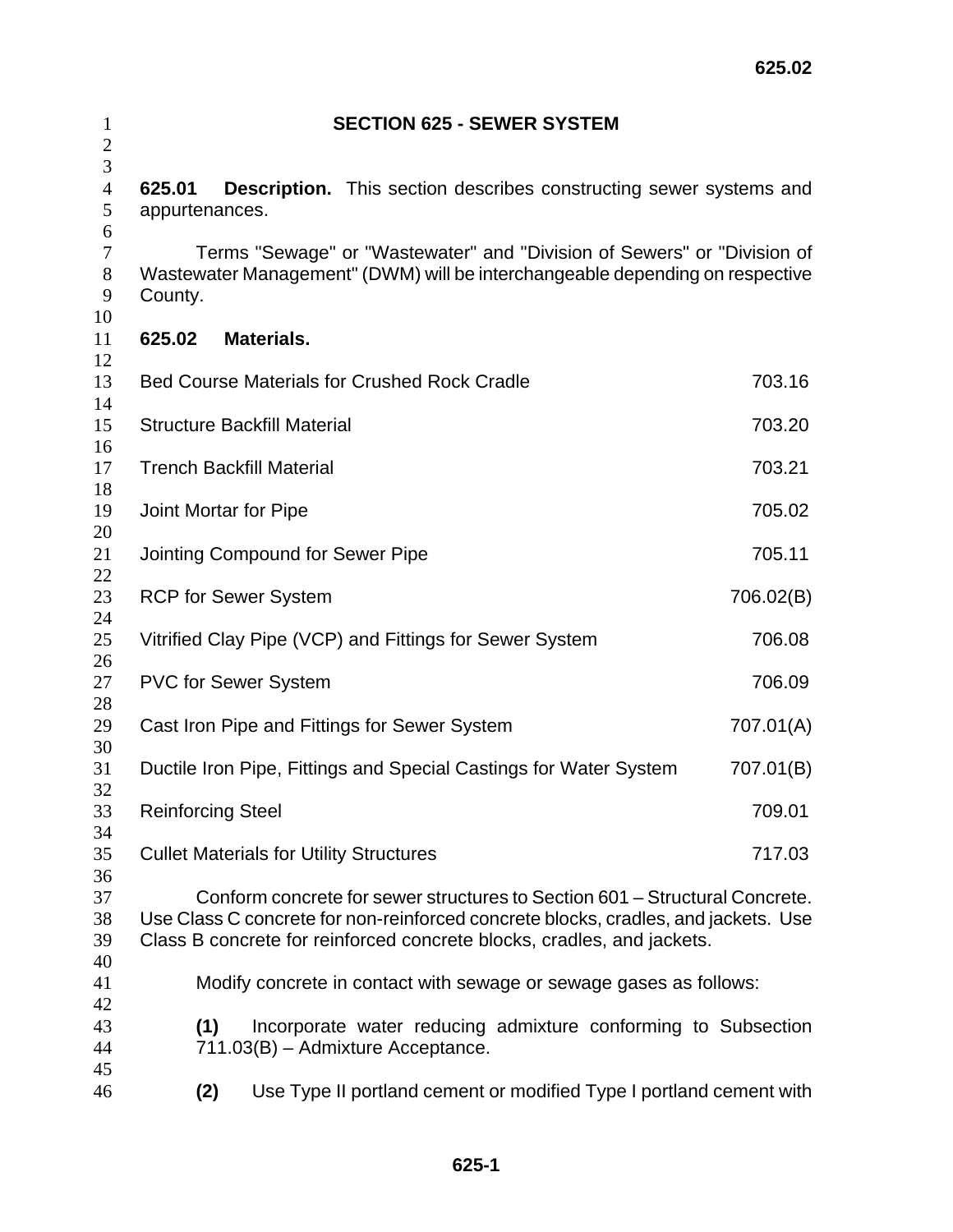47 maximum limit of 8 percent on tricalcium aluminate.

49 Use 2-inch square redwood, or 1-1/2 inch diameter PVC pipe, of required 50 length for markers for house connection reducers.

## 52 **625.03 Construction**

53

51

48

54 **(A) Open Trench Excavation for Sewer Pipes.** Excavate trenches in 55 accordance with Section 204 – Excavation and Backfill for Miscellaneous 56 Facilities and below:

58 **(1) Trench Widths.** Construct trench widths in accordance with 59 Table 625.03-1 – Trench Widths for Sewer Pipes.

60

57

| TABLE 625.03-1 - TRENCH WIDTHS FOR SEWER PIPES |                              |  |
|------------------------------------------------|------------------------------|--|
| <b>Pipe Size - Inches</b>                      | <b>Trench Width - Inches</b> |  |
| 6                                              | 24                           |  |
| 8                                              | 24                           |  |
| 10                                             | 24                           |  |
| 12                                             | 30                           |  |
| 15                                             | 38                           |  |
| 18                                             | 41                           |  |
| 21                                             | 45                           |  |
| 24                                             | 50                           |  |
| 27                                             | 53                           |  |
| 30                                             | 57                           |  |
| 36                                             | 69                           |  |
| 42                                             | 76                           |  |
| 48                                             | 84                           |  |
| 54                                             | 91                           |  |

61

62 Increases in widths over those specified in Table 625.03-1 - 63 Trench Widths for Sewer Pipes may be made at no increase in 64 contract price or contract time.

65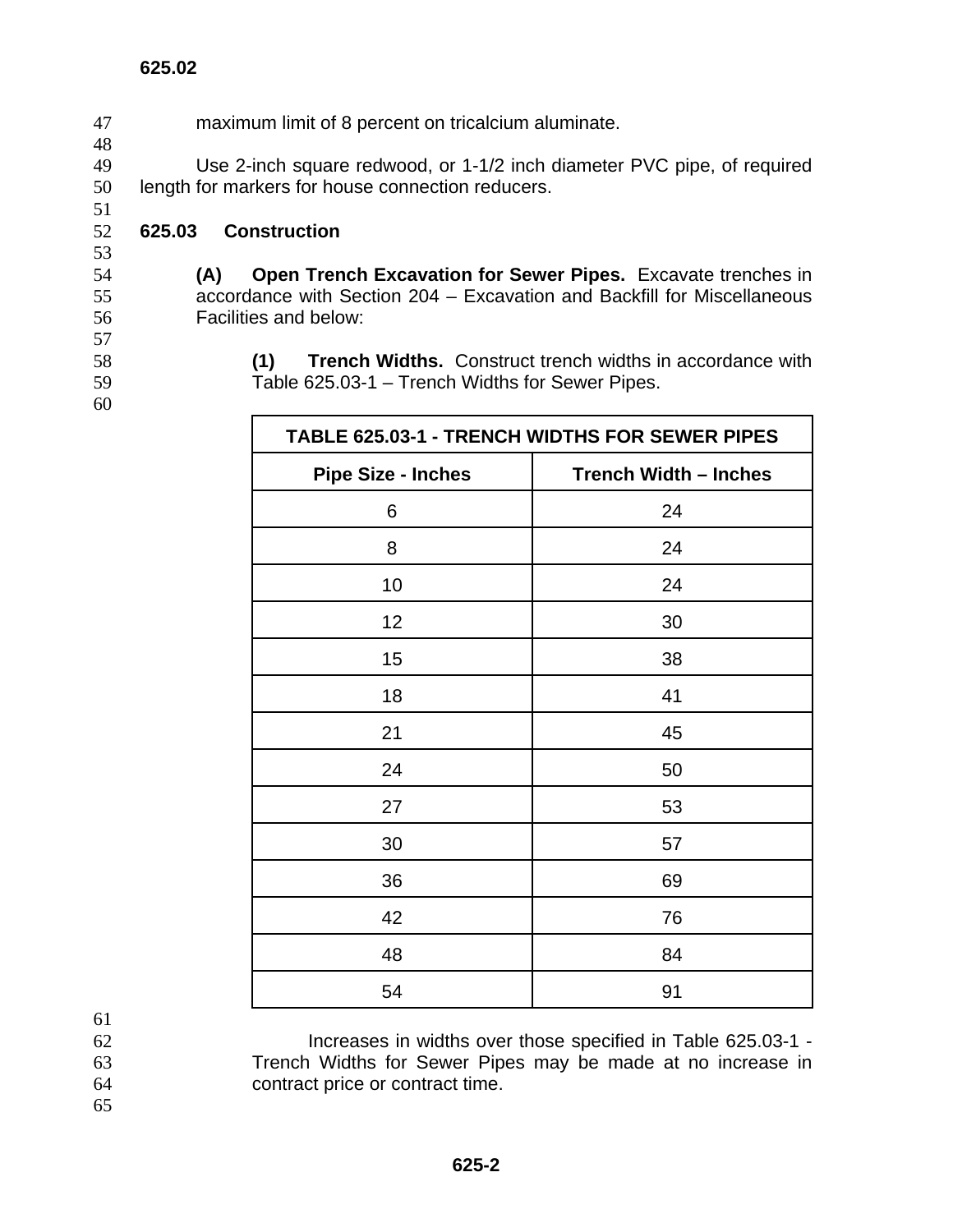| 66  | If trench width is greater than that specified in Table 625.03-1 –       |  |  |  |
|-----|--------------------------------------------------------------------------|--|--|--|
| 67  | Trench Widths for Sewer Pipes, and such condition results in greater     |  |  |  |
| 68  | load of overburden than Department designed pipe for, provide at no      |  |  |  |
| 69  | increase in contract price or contract time:                             |  |  |  |
| 70  |                                                                          |  |  |  |
| 71  | (a)<br>Higher strength replacement pipe.                                 |  |  |  |
| 72  |                                                                          |  |  |  |
| 73  | Higher class of bedding.<br>(b)                                          |  |  |  |
| 74  |                                                                          |  |  |  |
| 75  | Pile excavated material next to trench, or haul and store to site        |  |  |  |
| 76  | acceptable to the Engineer. Obstructing movement of vehicular traffic    |  |  |  |
| 77  | and pedestrian walkways will not be allowed. Maintain access to          |  |  |  |
| 78  | existing driveways, fire hydrants, and meters.                           |  |  |  |
| 79  |                                                                          |  |  |  |
| 80  | installation<br>embankment,<br>For pipe<br>in in<br>new<br>construct     |  |  |  |
| 81  | embankment:                                                              |  |  |  |
| 82  |                                                                          |  |  |  |
| 83  | (a)<br>To required height.                                               |  |  |  |
| 84  |                                                                          |  |  |  |
| 85  | (b)<br>For a distance on each side of pipe location not less             |  |  |  |
| 86  | than five times diameter of pipe.                                        |  |  |  |
| 87  |                                                                          |  |  |  |
| 88  | Excavate trench with sides as nearly vertical as permitted by            |  |  |  |
| 89  | soil conditions. Shore trench in accordance with OSHA requirements.      |  |  |  |
| 90  |                                                                          |  |  |  |
| 91  | Excavating more than 300 feet ahead of installed pipe will not           |  |  |  |
| 92  | be allowed. Trench left unfilled more than 300 feet behind installed     |  |  |  |
| 93  | pipe will not be allowed.                                                |  |  |  |
| 94  |                                                                          |  |  |  |
| 95  | (2)<br><b>Trench Depths.</b> Excavate trench to depth in accordance with |  |  |  |
| 96  | contract documents. Follow OSHA requirements.                            |  |  |  |
| 97  |                                                                          |  |  |  |
| 98  | If trench excavation is deeper than specified in the contract            |  |  |  |
| 99  | documents, bring trench to specified grade, at no increase in contract   |  |  |  |
| 100 | price or contract time:                                                  |  |  |  |
| 101 |                                                                          |  |  |  |
|     |                                                                          |  |  |  |
| 102 | With bed course material.<br>(a)                                         |  |  |  |
| 103 |                                                                          |  |  |  |
| 104 | Class C concrete placed with cradle.<br>(b)                              |  |  |  |
| 105 |                                                                          |  |  |  |
| 106 | If mud or other unsuitable material is encountered at specified          |  |  |  |
| 107 | grade, excavate below specified grade to depth and width ordered by      |  |  |  |
| 108 | the Engineer, and backfill with bed course material.                     |  |  |  |
| 109 |                                                                          |  |  |  |
| 110 | If contract documents specify concrete to bed pipe, consider             |  |  |  |
| 111 | top of concrete as top of bedding. Bedding material includes one of      |  |  |  |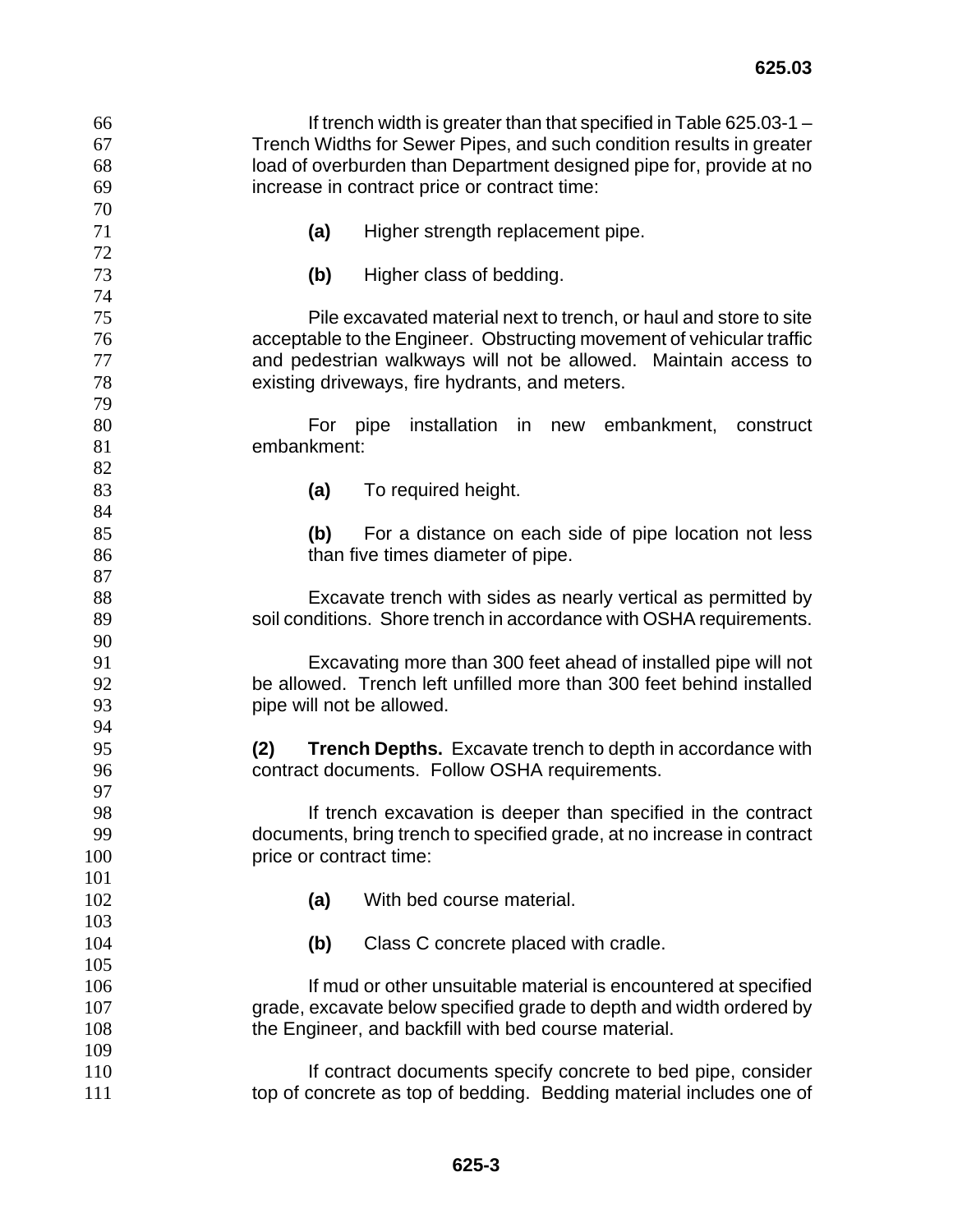| 112 | following: |                                                                  |
|-----|------------|------------------------------------------------------------------|
| 113 |            |                                                                  |
| 114 | (a)        | Concrete.                                                        |
| 115 |            |                                                                  |
| 116 | (b)        | Beach sand conforming to Subsection 703.01 - Fine                |
| 117 |            | Aggregate for Concrete.                                          |
| 118 |            |                                                                  |
| 119 | (c)        | No. 8 or No. 67 aggregate conforming to gradation                |
| 120 |            | requirements of ASTM C 33.                                       |
| 121 |            |                                                                  |
| 122 | (d)        | Native free-draining granular material having a minimum          |
| 123 |            | sand equivalent of 30 or having a coefficient of permeability    |
| 124 |            | greater than 0.001 centimeter per second.                        |
| 125 |            |                                                                  |
| 126 | (e)        | Other materials acceptable to the Engineer.                      |
| 127 |            |                                                                  |
| 128 | (3)        | <b>Sheathing and Bracing.</b>                                    |
| 129 |            |                                                                  |
| 130 | (a)        | <b>General.</b> Provide and maintain sheathing and bracing       |
| 131 |            | required to support excavation. Follow OSHA requirements.        |
| 132 |            |                                                                  |
| 133 | (b)        | <b>PVC Pipe.</b> If timber sheeting is used below top of PVC     |
| 134 |            | pipe, drive timber sheeting approximately 2 feet below bottom    |
| 135 |            | of pipe. Leave timber sheeting in place about 1-1/2 feet above   |
| 136 |            | top of pipe.                                                     |
| 137 |            |                                                                  |
| 138 | (c)        | <b>Movable Trench Sheeting, Trench Boxes or Shields.</b>         |
| 139 |            | If bottom of sheeting, box, or shield extends below top of pipe, |
| 140 |            | use movable trench supports only:                                |
| 141 |            |                                                                  |
| 142 |            | On shelf above pipe with pipe installed in narrow,<br>1.         |
| 143 |            | vertical-wall subditch.                                          |
| 144 |            |                                                                  |
| 145 |            | If located at least 2-1/2 pipe diameters away from<br>2.         |
| 146 |            | flexible pipe.                                                   |
| 147 |            |                                                                  |
| 148 |            | unless means to reconsolidate bedding or side support            |
| 149 |            | material disturbed by shoring removal is acceptable to           |
| 150 |            | Engineer.                                                        |
| 151 |            |                                                                  |
| 152 | (4)        | <b>Dewatering of Trenches.</b> Keep drainage or seepage water    |
| 153 |            | below level of subgrade:                                         |
| 154 |            |                                                                  |
| 155 | (a)        | When installing pipe, cradles or jackets.                        |
| 156 |            |                                                                  |
| 157 | (b)        | During periods of construction work inspection.                  |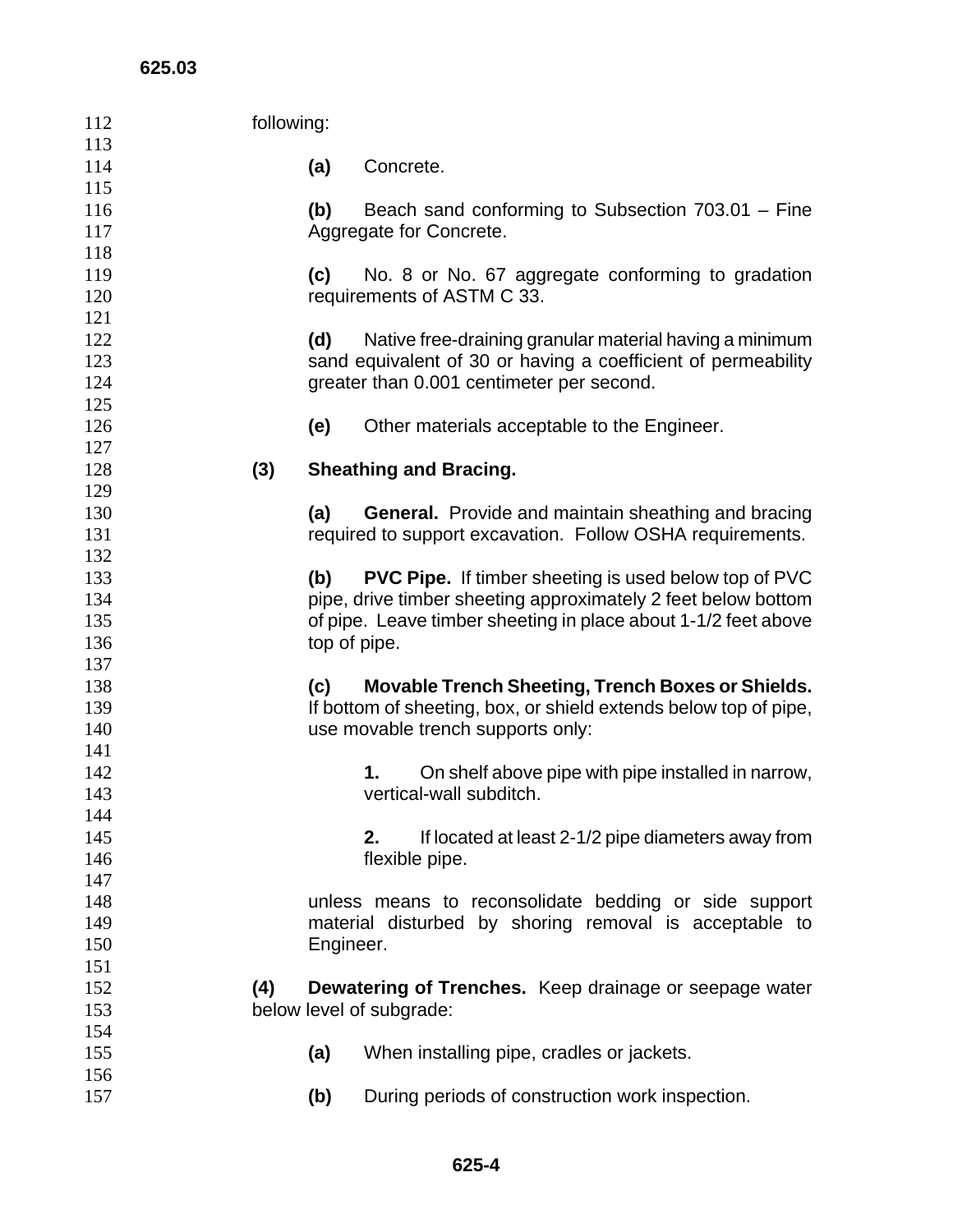| 158 |     |           |                                                                           |
|-----|-----|-----------|---------------------------------------------------------------------------|
| 159 |     | (c)       | During leakage tests.                                                     |
| 160 |     |           |                                                                           |
| 161 |     |           | Consider subgrade as bottom of concrete blocks or                         |
| 162 |     |           | jacket. Keep trenches free of water while installing and testing          |
| 163 |     |           | pipe and backfilling trench. Comply with NPDES requirements               |
| 164 |     |           | and other applicable regulations. Obtain NPDES construction               |
| 165 |     |           | dewatering permit for discharge of uncontaminated ground                  |
| 166 |     | water.    |                                                                           |
| 167 |     |           |                                                                           |
| 168 | (B) |           | <b>Installation of Sewer Pipe.</b>                                        |
| 169 |     |           |                                                                           |
| 170 |     | (1)       | General. Lay pipe starting from lowest point with spigots                 |
| 171 |     |           | facing direction of flow. Fit and match pipe together to provide sewer    |
| 172 |     |           | true to line and grade with smooth and uniform invert.                    |
| 173 |     |           |                                                                           |
| 174 |     |           | Do not use blocks and wedges to adjust pipe to proper line and            |
| 175 |     |           | grade, except as required for jackets and cradles. Uniformly support      |
| 176 |     |           | pipe for its entire length.                                               |
| 177 |     |           |                                                                           |
| 178 |     |           | Close exposed ends of sewers with accepted temporary covers               |
| 179 |     |           | at end of each work day. If water, mud or other foreign matter enters     |
| 180 |     |           | joints after pipe installation, open, clean, and replace affected joints. |
| 181 |     |           |                                                                           |
| 182 |     |           | Check pipes that become submerged in water during the night               |
| 183 |     |           | each morning. Re-lay pipes that have floated from their proper            |
| 184 |     |           | positions at no increase in contract price or contract time. Before final |
| 185 |     |           | inspection, visually inspect lines, and remove mud and other foreign      |
| 186 |     |           | matter within sewer line.                                                 |
| 187 |     |           |                                                                           |
| 188 |     |           | Comply with requirements of Hawaii Occupational Safety and                |
| 189 |     |           | Health (HIOSH) Confined Space Standard §12-67.2-2.                        |
| 190 |     |           |                                                                           |
| 191 |     |           | For sewer manhole, see Subsection 626.03(B)(2) - Sewer                    |
| 192 |     | Manholes. |                                                                           |
| 193 |     |           |                                                                           |
| 194 |     | (2)       | Vitrified Clay Pipe. Install vitrified clay pipe with compression         |
| 195 |     | joints.   | Wipe or brush the pipe with lubricant or adhesive                         |
| 196 |     |           | recommended by pipe manufacturer on contact surfaces of joints.           |
| 197 |     |           | Push spigot into bell until joint snaps into position.                    |
| 198 |     |           |                                                                           |
| 199 |     |           | Do not use poured or formed joints using cement, sulfur                   |
| 200 |     |           | compounds, bituminous materials, or other materials forming rigid         |
| 201 |     | joint.    |                                                                           |
| 202 |     |           |                                                                           |
| 203 |     |           | Use jointing compound recommended by pipe manufacturer for                |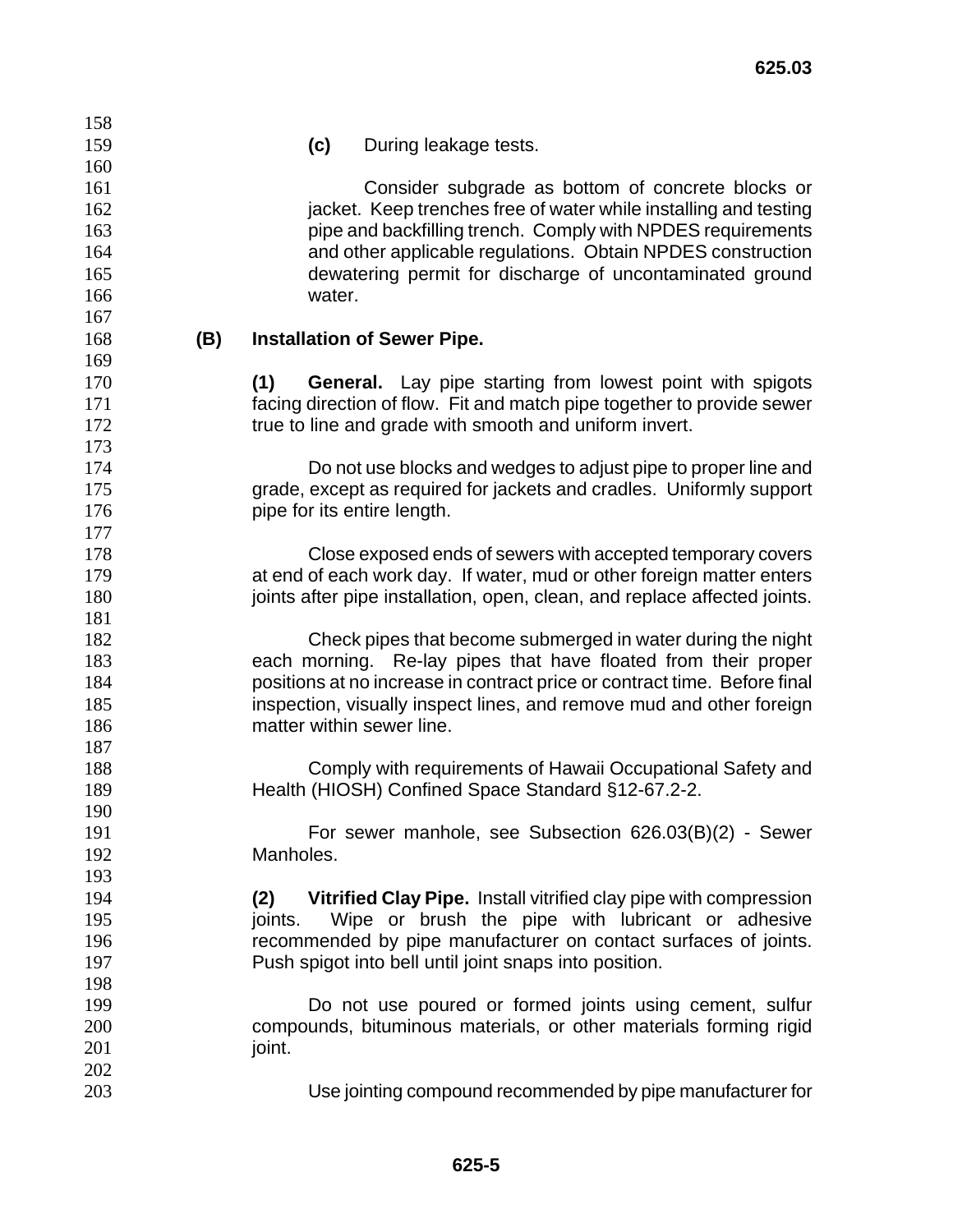204 joining 6-inch by 4-inch extra heavy cast iron or ductile iron reducer to 6-inch vitrified clay sewer pipe and 4-inch house sewer. **(3) Cast Iron and Ductile Iron Pipe and Appurtenances.**  Construct in accordance with Subsections 624.03(D) – Laying Pipe and 624.03(F) – Joints for Ductile Iron Pipe and Appurtenances. **(4) Reinforced Concrete Pipe.** Clean inside surface of concrete bell and concrete spigot end, including groove, before making joint. Lubricate rubber gasket and annular groove in spigot. Stretch and place gasket uniformly in annular groove in spigot. Lubricate inside bell surface 2 inches from end of pipe. Use soft vegetable soap compound lubricant recommended by manufacturer. Before assembling joint, place metal or wooden spacers against shoulder of bell and provide proper space between abutting ends of pipe. Telescope and seat spigot into bell. Do not mortar joints, inside or outside. **Insert thin metal feeler gage between bell and spigot. Check** position of rubber gasket around complete circumference of pipe. If 227 gasket is not in proper position; **(a)** Withdraw pipe. **(b)** Check gasket for cuts and damages. **(c)** Re-lay pipe. **(d)** Recheck gasket position. Provide joint openings: **(a)** Within tolerance recommended by manufacturer. **(b)** Consistent with design of pipe. **(c)** To not exceed 1/2 inch. If joint opening exceeds any of above requirements, withdraw pipe, correct defect, and re-lay pipe. **(5) PVC Pipe.** Wipe clean and lubricate compression joints with lubricant provided by manufacturer before inserting spigot end of pipe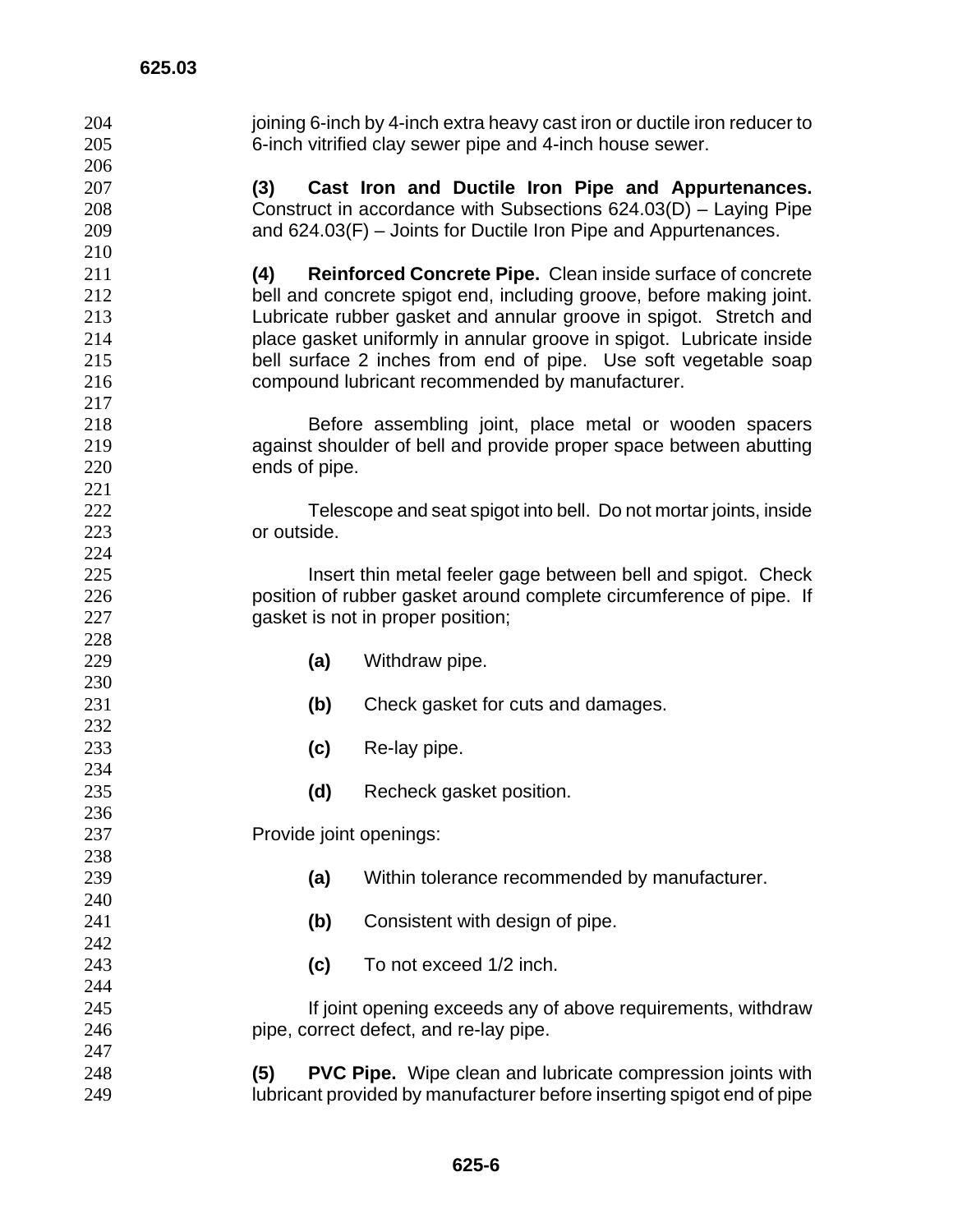into bell end. Handle, load, unload, and store PVC pipe with care. Store pipe and fittings under cover. Transport pipe and fittings in vehicle with bed long enough to allow length of pipe to lie flat. Place four inches of bedding material below pipe, plus additional bedding material above the bottom of pipe equal to 0.4 times outside diameter of pipe. If laying pipe in rock excavation, remove six inches of rock below pipe and place six inches of bedding below pipe. Cover pipe with minimum of 3 inches of accepted backfill material within 24 hours after placing pipe in trench. Bedding from bottom of pipe to 12 inches above pipe may be compacted by jetting, provided applied water does not soften or damage foundation material. Use 1-1/2 inch nozzle curved to circumference of installed pipe with sufficient length to reach invert of pipe. Conduct compaction along entire length of pipe on alternate sides with each side compacted four times. Provide additional material and compaction if settlement is greater than 1/6 diameter of **pipe.** Maintain required grades. Compact backfill from 12 inches above pipe to finish surface in accordance with Section 204 – Excavation and Backfill for Miscellaneous Facilities. Provide special watertight manhole couplings for manhole connections. Cast couplings directly into cast-in-place manholes, or grout couplings into precast concrete manholes with non-shrink or expansion-type grout. **(6) Leakage Tests. (a) General.** Test sewers and sewer manholes for leakage in presence of the Engineer. Provide equipment and material necessary for tests including water and labor. Perform leakage 286 test with results acceptable to the Engineer before placing backfill, concrete cradles, concrete jackets, or permanent 288 resurfacing. **(b) Force Mains.** Test force mains in accordance with Subsection 624.03(J) - Testing. **(c) Gravity Lines.** Do not perform exfiltration leakage test if difference in elevation between inverts of adjacent manholes exceeds 10 feet.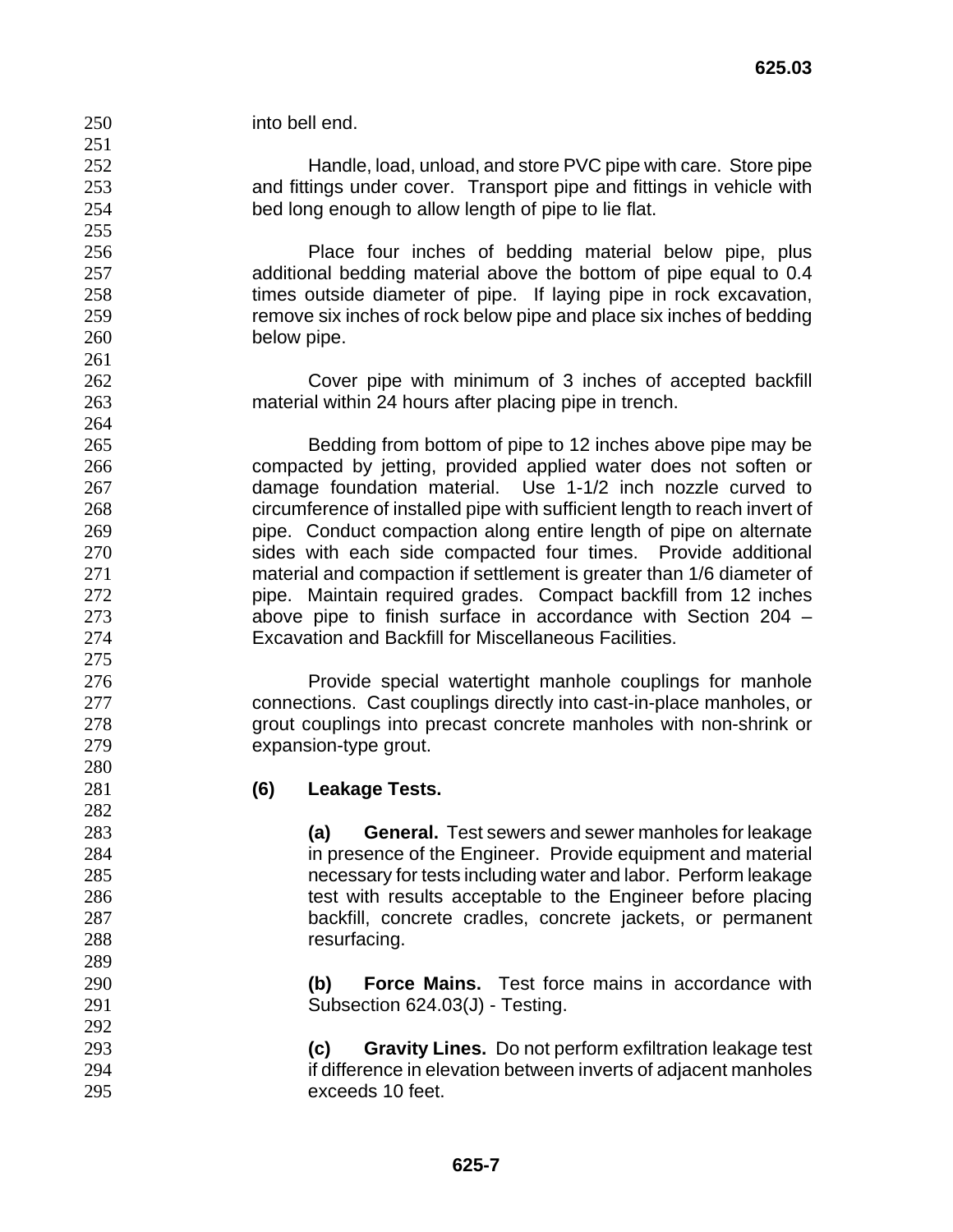| 296 |                                                           |
|-----|-----------------------------------------------------------|
| 297 | If ground water is above top of pipe, perform leakage     |
| 298 | (infiltration) tests as follows:                          |
| 299 |                                                           |
| 300 | After laying pipe and completing connections to<br>(1)    |
| 301 | manholes, backfill pipe trench to prevent floating of     |
| 302 | pipe.                                                     |
| 303 |                                                           |
| 304 | (2)<br>Close end of sewer at upper structure to prevent   |
| 305 | entrance of water. Stop pumping of ground water for at    |
| 306 | least three days. Test the test portion for infiltration. |
| 307 |                                                           |
| 308 | (3)<br>Use maximum quantity of infiltration of 200        |
| 309 | gallons per day per inch of inside diameter per mile of   |
| 310 | pipe.                                                     |
| 311 |                                                           |
| 312 | (4)<br>Reduce infiltration over limit specified above to  |
| 313 | within permissible limit before sewer is acceptable the   |
| 314 | Engineer. Repair visible leaks, despite limits of leakage |
| 315 | tests.                                                    |
| 316 |                                                           |
| 317 | If ground water is below top of pipe laid, perform        |
| 318 | leakage (exfiltration) tests as follows:                  |
| 319 |                                                           |
| 320 | Test each portion of sewer between successive<br>(1)      |
| 321 | manholes by closing the inlet of the lower manhole and    |
| 322 | and closing the inlet of upper manhole with stoppers.     |
| 323 | Fill pipe and upper manhole with water:                   |
| 324 |                                                           |
| 325 | At least 4 feet above invert of upper<br>(a)              |
| 326 | manhole.                                                  |
| 327 |                                                           |
| 328 | Or, not less than 1 foot above high end of<br>(b)         |
| 329 | highest house connection on test portion.                 |
| 330 |                                                           |
| 331 | (2)<br>If construction of manhole is delayed, use barrel  |
| 332 | on bank to provide necessary pressure required for        |
| 333 | testing.                                                  |
| 334 |                                                           |
| 335 | Keep water present in trench below level of<br>(3)        |
| 336 | subgrade of sewer during test, and during patching or     |
| 337 | repairing required by test.                               |
| 338 |                                                           |
| 339 | (4)<br>Use maximum quantity of exfiltration 200 gallons   |
| 340 | per day per inch of inside diameter per mile of pipe.     |
| 341 |                                                           |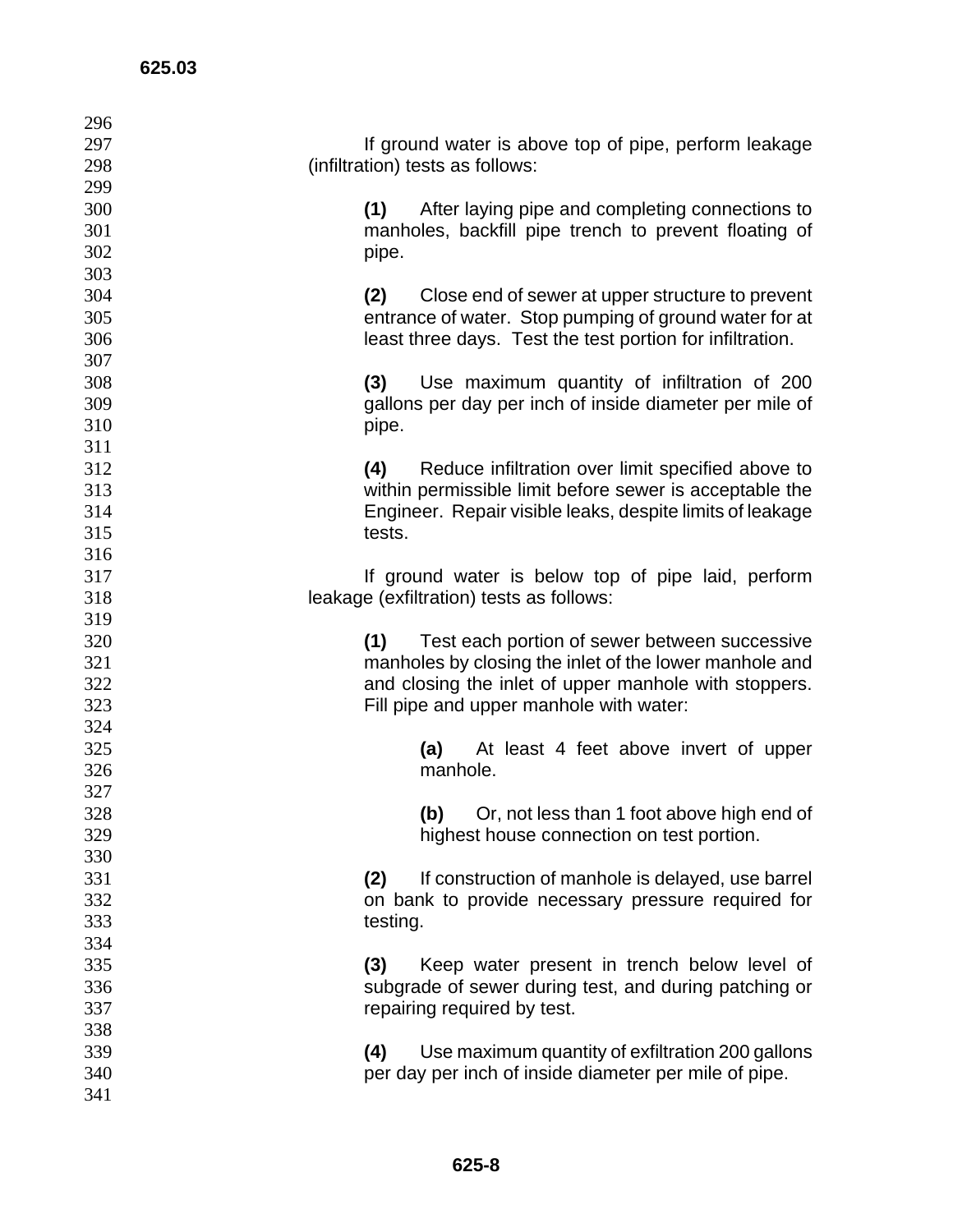| 342<br>343<br>344<br>345 | (5)<br>tests. | Reduce exfiltration over limit specified above to<br>within permissible limit before acceptance by the<br>Engineer. Repair visible leaks, despite limits of leakage |
|--------------------------|---------------|---------------------------------------------------------------------------------------------------------------------------------------------------------------------|
| 346<br>347<br>(d)        |               | <b>Low Pressure Air Test</b>                                                                                                                                        |
| 348                      |               |                                                                                                                                                                     |
| 349                      | (1)           | Clean pipe to be tested.                                                                                                                                            |
| 350                      |               |                                                                                                                                                                     |
| 351                      | (2)           | Plug pipe outlets with test plugs. Securely brace                                                                                                                   |
| 352                      | each plug.    |                                                                                                                                                                     |
| 353                      |               |                                                                                                                                                                     |
| 354                      | (3)           | Add air until internal pressure of line reaches                                                                                                                     |
| 355                      |               | approximately 4 pounds per square inch. After reaching                                                                                                              |
| 356                      |               | this pressure, allow pressure to stabilize. Pressure will                                                                                                           |
| 357                      |               | normally drop as air temperature stabilizes, usually                                                                                                                |
| 358                      |               | taking two to five minutes depending on pipe size.                                                                                                                  |
| 359                      |               | Reduce pressure to 3-1/2 pounds per square inch                                                                                                                     |
| 360                      |               | before starting test.                                                                                                                                               |
| 361                      |               |                                                                                                                                                                     |
| 362                      | (4)           | Start test when pressure:                                                                                                                                           |
| 363                      |               |                                                                                                                                                                     |
| 364                      |               | Has stabilized.<br>(a)                                                                                                                                              |
| 365                      |               |                                                                                                                                                                     |
| 366                      |               | Is at or above starting test pressure of<br>(b).                                                                                                                    |
| 367                      |               | 3-1/2 pounds per square inch.                                                                                                                                       |
| 368                      |               |                                                                                                                                                                     |
| 369                      |               | If pressure does not drop more than 1 pound per                                                                                                                     |
| 370                      |               | square inch during test time, line has passed test.                                                                                                                 |
| 371                      |               |                                                                                                                                                                     |
| 372                      | (5)           | Ground water above pipe will reduce air loss. If                                                                                                                    |
| 373                      |               | section of line under test shows significant infiltration,                                                                                                          |
| 374                      |               | perform infiltration test.                                                                                                                                          |
| 375                      |               |                                                                                                                                                                     |
| 376                      | (6)           | Air test may be dangerous if line is prepared                                                                                                                       |
| 377                      |               | improperly. Install and brace plugs to prevent blowouts.                                                                                                            |
| 378                      |               |                                                                                                                                                                     |
| 379                      |               | Provide pressurizing equipment with regulator set                                                                                                                   |
| 380                      |               | at 10 pounds per square inch to avoid over-pressurizing                                                                                                             |
| 381                      |               | and damaging acceptable line. Do not allow workers in                                                                                                               |
| 382                      |               | manholes during testing.                                                                                                                                            |
| 383                      |               |                                                                                                                                                                     |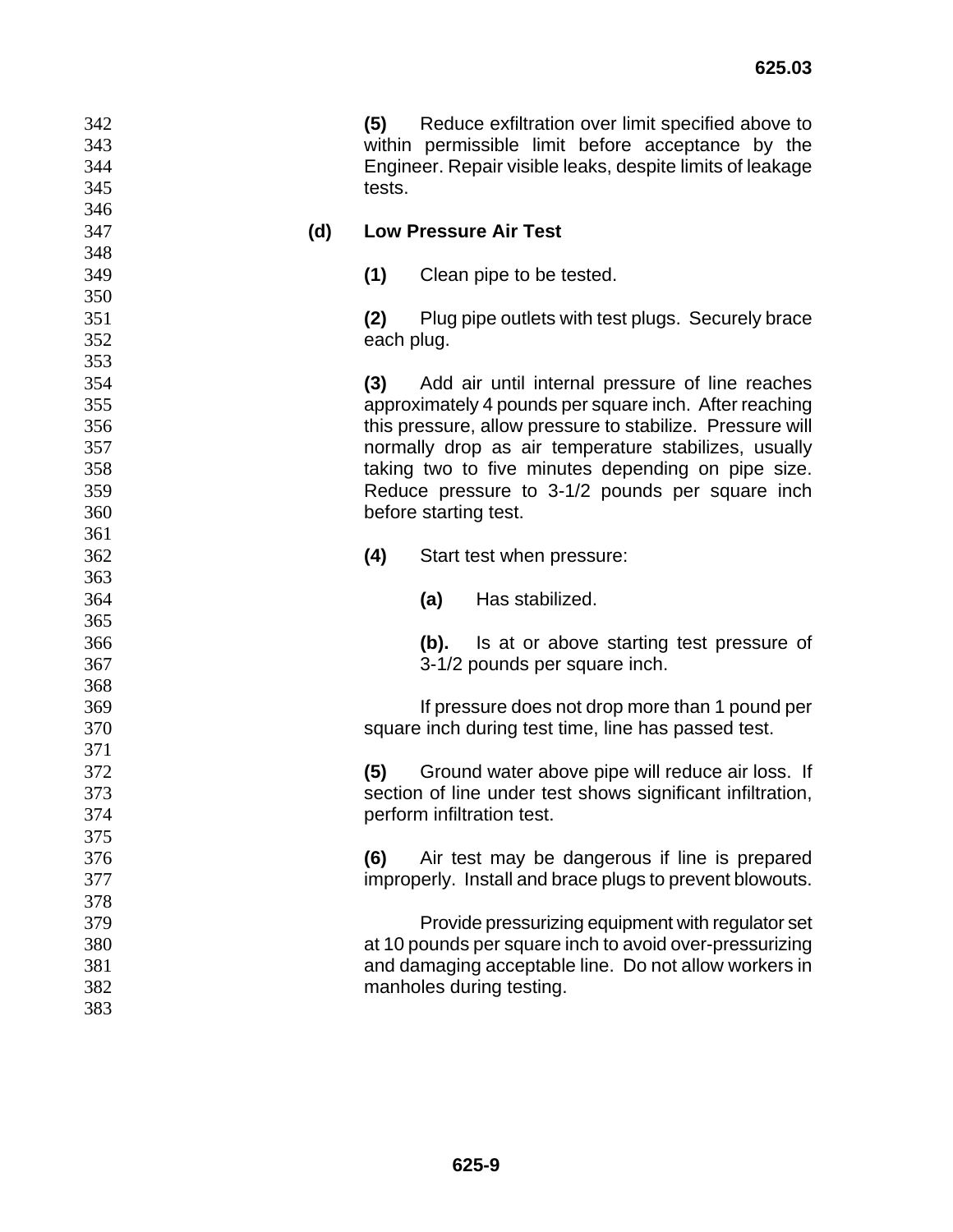383 384

| <b>TABLE 625.03-2 - MINIMUM AIR TEST TIME FOR VARIOUS</b><br><b>PIPE SIZES</b> |                                          |                                     |                                          |  |
|--------------------------------------------------------------------------------|------------------------------------------|-------------------------------------|------------------------------------------|--|
| <b>Nominal Pipe</b><br>Size, Inches                                            | T (Time)<br>minutes /<br><b>100 feet</b> | <b>Nominal Pipe</b><br>Size, Inches | T (Time)<br>minutes /<br><b>100 feet</b> |  |
| 3                                                                              | 0.2                                      | 21                                  | 3.0                                      |  |
| 4                                                                              | 0.3                                      | 24                                  | 3.6                                      |  |
| 6                                                                              | 0.7                                      | 27                                  | 4.2                                      |  |
| 8                                                                              | 1.2                                      | 30                                  | 4.8                                      |  |
| 10                                                                             | 1.5                                      | 33                                  | 5.4                                      |  |
| $12 \overline{ }$                                                              | 1.8                                      | 36                                  | 6.0                                      |  |
| 15                                                                             | 2.1                                      | 39                                  | 6.6                                      |  |
| 18                                                                             | 2.4                                      | 42                                  | 7.3                                      |  |

385

390

396

401

403

406

**(7) Mandrel Test for Deflection of PVC Pipe.** Perform mandrel test 30 days after completing trench backfill. In roadway areas, 30- day period begins after installation and compaction of bedding, backfill and subbase to within 2 feet of finished pavement grade.

Pull rigid nine-sled mandrel through pipe by hand between adjacent manholes to measure for obstructions such as deflections, 393 joint offsets, and lateral pipe intrusions. Use mandrel conforming to ASTM D 3033 and ASTM D 3034. Furnish material, equipment, and labor required for test, and perform test in presence of the Engineer.

If mandrel fails to pass, pipe is considered overdeflected. If pipe is not damaged, uncover and reinstall pipe. Remove damaged pipe from work site. Do not reround or use other methods or processes to reduce or remedy overdeflections.

## 402 **(8) Connections to Existing Sewers.**

404 **(a) General.** Arrange with County Division of Sewers for 405 making connections to existing sewers.

407 **(b) Breaking into Existing Manholes.** Connect to existing 408 manholes and channelize inverts in presence of County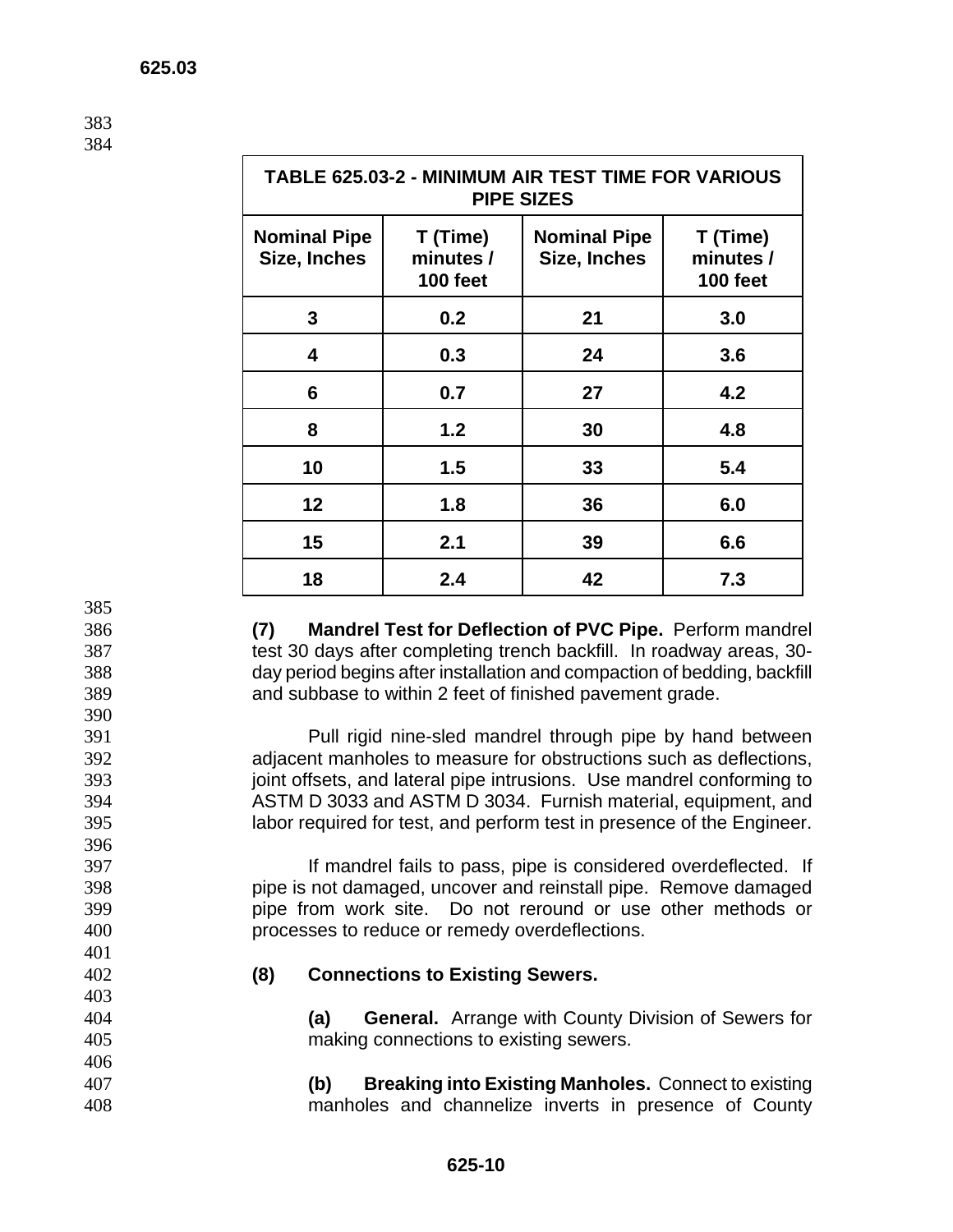Division of Sewers inspector. In making connection, place tight fitting false form on inside portion of manhole. Remove materials falling inside existing sewer pipe. Pay for damages to existing manhole and sewer pipe resulting from this work. After completing connection, work on required channelizing within existing manhole. **(c) Sewer Enclosed Within New Manhole.** If building new manhole over existing sewer main, cut existing sewer line in presence of County Division of Sewers inspector. Clear new manhole of mud, debris, and standing water before cutting existing sewer line. **(d) Saddle Wye.** If required to install new lateral from existing sewer main, provide saddle wye tap-in in presence of County Division of Sewers inspector. **(C) Trench Backfill.** Do not place backfill until testing of pipe and appurtenances is acceptable to the Engineer. After installing and testing pipe, immediately backfill trench and around manhole. Backfill in accordance with Section 204 – Excavation and Backfill for Miscellaneous Facilities. **If using sheathing, fill and tamp cavities formed below invert grade** before proceeding with backfill of trench. Place and tamp trench backfill material placed below horizontal plane 12 inches above top of pipe by hand shoveling so that backfill material is in contact with entire periphery of pipe. Use Trench Backfill A material conforming to Subsection 703.21 – Trench Backfill Materials. Backfill remainder of trench with Structural Backfill B or Trench Backfill B material conforming to Subsection 703.20 – Structure Backfill Material or 703.21 - Trench Backfill Materials. For sewer pipes that are cradled, bring initial backfill up to top of pipe, moisten, and tamp. In lawns, gardens, and other cultivated areas, backfill upper 12 inches with planting soil or loam and tamp. Plant grass, reset plants and shrubs, and irrigate area for seven days. **(D) Concrete Blocks.** Provide concrete blocks next to each bell on both pipes and fittings. **(E) Concrete Cradle.** Provide concrete cradles under entire length of pipe as specified in contract documents. Before placing concrete, rest pipes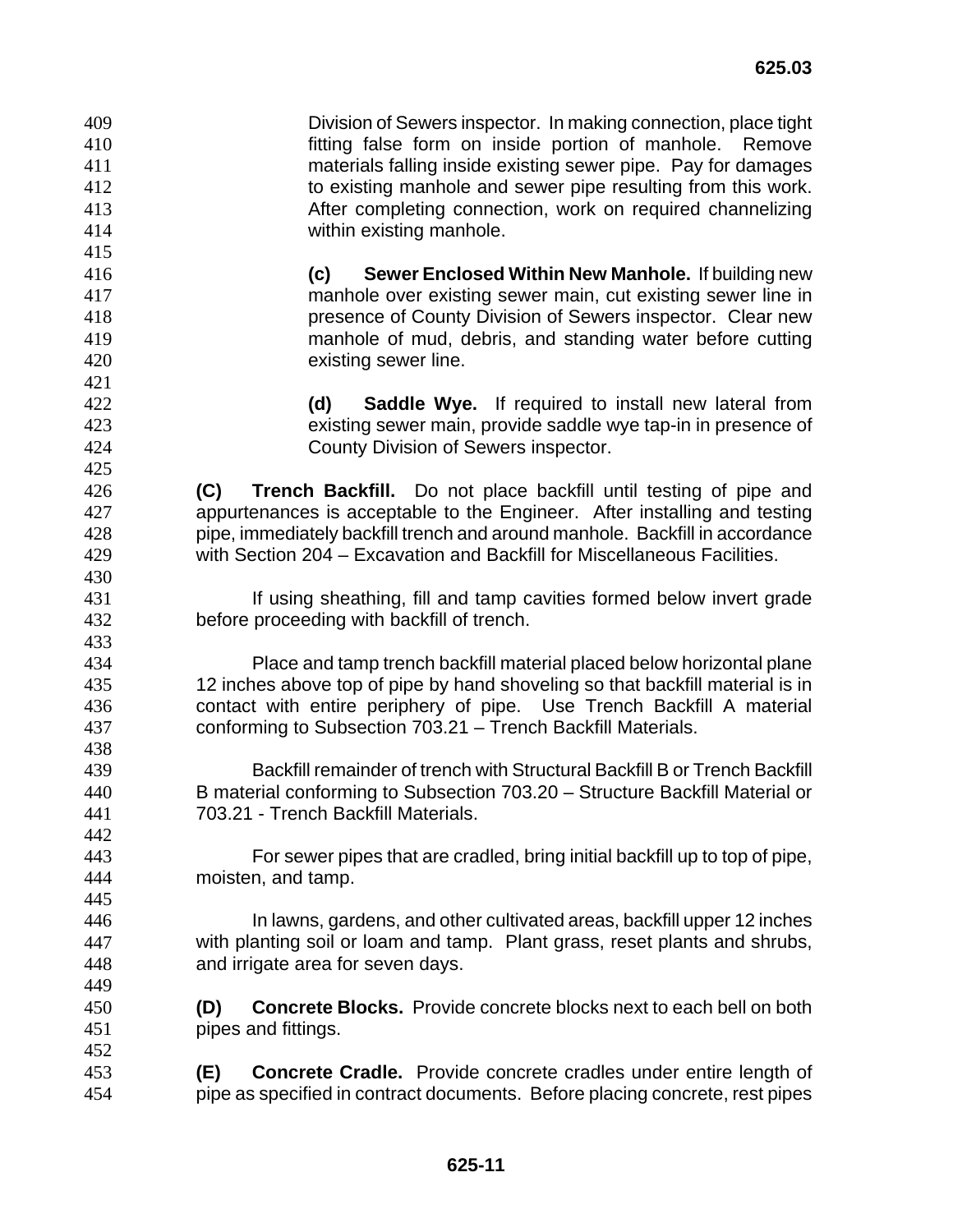- firmly on concrete blocks. Keyway or curing is not required. Provide reinforcement as specified in contract documents.
- **(F) Crushed Rock Cradle.** Provide crushed rock cradle under entire length of pipe as specified in contract documents. Provide bed course material in layers not exceeding 8 inches in loose thickness and compact.
- **(G) Concrete Jackets.** Provide concrete jackets as specified in contract documents. Use small concrete blocks to support pipes, and provide reinforcement as specified in the contract documents. Cure reinforced concrete jackets for five days. Plain concrete jackets do not require curing.
- **(H) House Sewer Connection.** Arrange connections to cause least inconvenience for sewer user.
- **(I) Removing or Abandoning Existing Sewer System.** If requested by the Engineer, expose portions of existing sewer pipe to be removed or abandoned. Excavate in accordance with Subsection 625.03(A) – Open Trench Excavation for Sewer Pipes.
- **If top of pipe is less than 24 inches below finished grade, and the** Engineer orders pipe removed, proceed with pipe removal work. The Engineer will order exact position of cutting for pipe removal work. Plug open ends of abandoned pipes with Class B concrete. Plug ends of existing pipes to remain in use with vitrified clay cap.
- Backfill open trench with accepted select material and tamp in uniform horizontal layers not exceeding 8 inches in loose thickness. Use backfill tampers to provide relative compaction of not less than 95 percent.
- Clean and deliver salvaged materials as ordered by the Engineer.
- **625.04 Measurement.** Sewer systems will be paid on a lump sum basis. Measurement for payment will not apply.
- **625.05 Payment.** The Engineer will pay for accepted sewer systems on a contract lump sum basis. Payment will be full compensation the work prescribed in this section and contract documents.
- The Engineer will pay for following pay item when included in proposal schedule:
- **Pay Item Pay Unit**  Sewer Systems Lump Sum The Engineer will pay for excavation and backfill for sewer pipes under